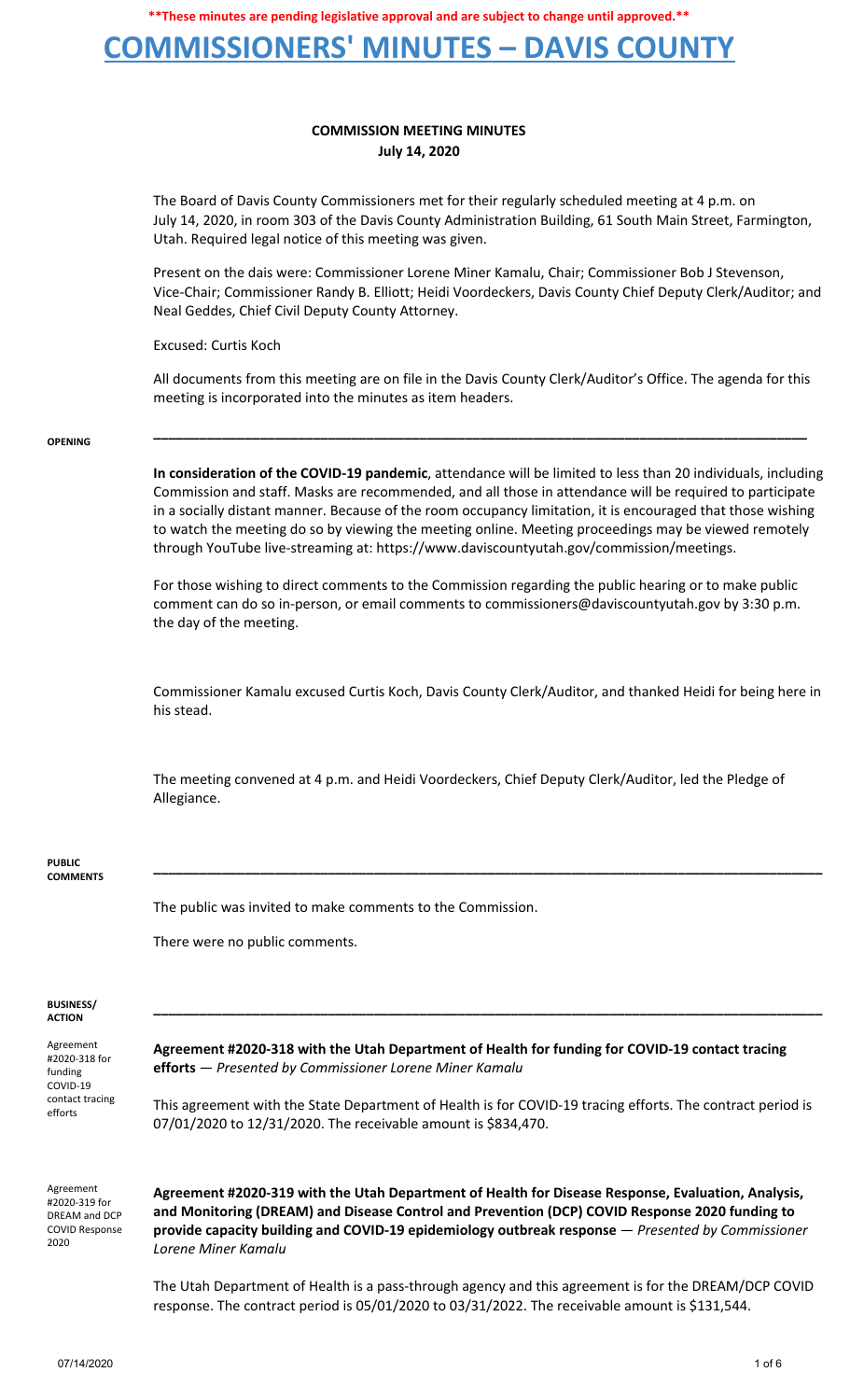## **COMMISSIONERS' MINUTES – DAVIS COUNTY**

| Amendment<br>#2020-148-A for<br>funding and<br>language<br>changes to the<br>COVID-19<br>General<br>Response                                     | Amendment #2020-148-A with the Utah Department of Health for added funding and language changes<br>to the COVID-19 General Response for senior care - Presented by Commissioner Lorene Miner Kamalu<br>This amendment to the General Response for senior care during COVID modifies the funding and some<br>contract language. The contract period is 04/17/2020 to 12/31/2020. The receivable amount is \$80,321.                                                                                                                                |
|--------------------------------------------------------------------------------------------------------------------------------------------------|---------------------------------------------------------------------------------------------------------------------------------------------------------------------------------------------------------------------------------------------------------------------------------------------------------------------------------------------------------------------------------------------------------------------------------------------------------------------------------------------------------------------------------------------------|
| Agreement<br>#2020-230 for<br>Immunizations<br>Influenza<br>Capacity<br><b>Building funding</b>                                                  | Agreement #2020-230 with the Utah Department of Health for Immunizations Influenza Capacity Building<br>funding to increase flu clinic capabilities - Presented by Commissioner Lorene Miner Kamalu<br>This agreement with the Utah Department of Health is to extend hours, increase staff, and establish mass<br>flu clinics as part of the Immunization Influenza Capacity Building. The contract period is 07/01/2020 to<br>06/30/2021. The receivable amount is \$55,631.                                                                    |
| Amendment<br>#2018-67-D for<br>increased<br>funding to<br>support<br><b>Enhanced Acute</b><br>HCV and HBV<br>Surveillance<br>Project             | Amendment #2018-67-D with the Utah Department of Health for increased funding to support the<br>Enhanced Acute Hepatitis C (HVC) and Hepatitis B (HBV) Surveillance Project - Presented by<br><b>Commissioner Lorene Miner Kamalu</b><br>This amendment increases funding for the Hepatitis C (HVC) and Hepatitis B (HBV) Surveillance Project as<br>part of the National Center for HIV/AIDs, Viral Hepatitis, STD, and Tuberculosis Prevention's efforts. The<br>contract period is 05/01/2020 to 04/30/2021. The receivable amount is \$4,714. |
| Agreement#<br>2020-321 for<br>environmental<br>quality funding<br>for authorized<br>services and<br>costs                                        | Agreement #2020-321 with the Utah Department of Environmental Quality for environmental quality<br>funding for authorized services and costs - Presented by Commissioner Lorene Miner Kamalu<br>This agreement is for funding of additional services and costs related to drinking water, used oil, and other<br>water quality projects. The contract period is 07/01/2020 to 06/30/2021. The receivable amount is<br>\$123,598.                                                                                                                  |
| Agreement<br>#2020-322 for<br>pass-through<br>funding for<br>services<br>provided by<br>AAA                                                      | Agreement #2020-322 with the Utah Department of Human Services for pass-through funding for services<br>provided by an Area Agency on Aging (AAA) - Presented by Commissioner Lorene Miner Kamalu<br>This pass-through funding is for services provided by the Area Agency on Aging (AAA). This agreement is<br>from the Senior Services division at the County. The contract period is 07/01/2020 to 06/30/2025. [The<br>pass-through amount is neither payable nor receivable.]                                                                 |
| Amendment<br>#2018-377-C for<br><b>RSVP</b> funding                                                                                              | Amendment #2018-377-C with Corporation for National and Community Service for funding for the<br>Retired Senior Volunteer Program (RSVP) national service program - Presented by Commissioner Lorene<br>Miner Kamalu<br>This amendment provides funding for the third year of the Retired Senior Volunteer Program (RSVP). The<br>Commission has attended events thanking this wonderful group of volunteers. The contract period is<br>04/01/2020 to 03/31/2021. The receivable amount is \$182,500.                                             |
| Agreement<br>#2020-323 HUD,<br>Region VIII, for<br>adoption of<br><b>CDBG</b> funding<br>approval/<br>agreement for<br>Program Year<br>2020-2021 | Agreement #2020-323 with U.S. Department of Housing and Urban Development (HUD), Region VIII for<br>adoption of Community Development Block Grant (CDBG) funding approval/agreement for program year<br>2020-2021 - Presented by Commissioner Lorene Miner Kamalu<br>This agreement with HUD approves the CDBG funding for the 2020-2021 program year. The contract period<br>is 07/01/2020 to 06/30/2021. The receivable amount is \$928,034.                                                                                                    |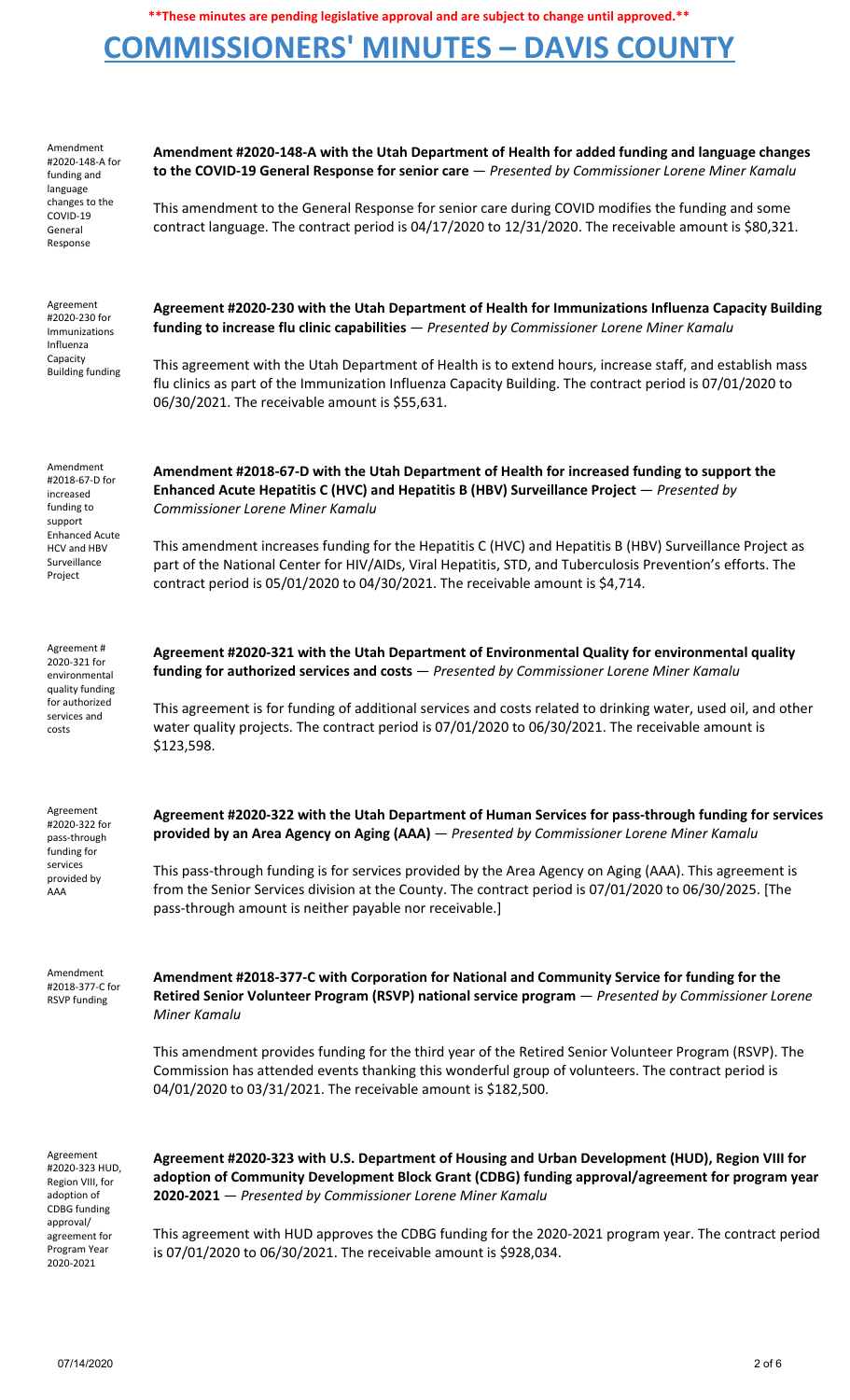## **COMMISSIONERS' MINUTES – DAVIS COUNTY**

| Subrecipient<br>Agreement<br>#2020-324<br><b>Pantry Smiles</b><br>Donated Dental<br>Program<br>funding    | Subrecipient Agreement #2020-324 with Bountiful Community Food Pantry for CDBG funding of the<br>Pantry Smiles Donated Dental Program during program year 2020-2021 - Presented by Commissioner<br>Lorene Miner Kamalu<br>This subrecipient agreement with the Bountiful Community Food Pantry is for CDBG funding for the Pantry<br>Smiles program. The contract period is 07/01/2020 to 06/30/2021. The payable amount is \$29,350. |
|-----------------------------------------------------------------------------------------------------------|---------------------------------------------------------------------------------------------------------------------------------------------------------------------------------------------------------------------------------------------------------------------------------------------------------------------------------------------------------------------------------------------------------------------------------------|
| Subrecipient<br>Agreement<br>#2020-325 for<br>Down Payment<br>Assistance<br>Grant funding                 | Subrecipient Agreement #2020-325 with Davis Community Housing Authority (DCHA) for CDBG program<br>funding of the Down Payment Assistance Grant during program year 2020-2021 – Presented by<br>Commissioner Lorene Miner Kamalu<br>This subrecipient agreement is with DCHA for funding the Down Payment Assistance program via CDBG<br>monies. The contract period is 07/01/2020 to 06/30/2021. The payable amount is \$100,000.    |
| Subrecipient<br>Agreement<br>2020-326 for<br>Emergency<br>Home Repair<br>Program<br>funding               | Subrecipient Agreement #2020-326 with DCHA for CDBG funding for the Emergency Home Repair<br>Program during program year 2020-2021 - Presented by Commissioner Lorene Miner Kamalu<br>This agreement with DCHA is for CDBG funding of the Emergency Home Repair program. The contract<br>period is 07/01/2020 to 06/30/2021. The payable amount is \$30,000.                                                                          |
| Subrecipient<br>Agreement<br>#2020-327 for<br>Roof Repair<br>Program<br>funding                           | Subrecipient Agreement #2020-327 with DCHA for CDBG funding of the Roof Repair Program during<br>program year 2020-2021 - Presented by Commissioner Lorene Miner Kamalu<br>This agreement with DCHA is for CDBG funding of the Roof Repair program. The contract period is<br>07/01/2020 to 06/30/2021. The payable amount is \$55,000.                                                                                               |
| Agreement<br>#2020-328 with<br>Dr. Amanda<br>Vockler to<br>provide<br>temporary<br>veterinary<br>services | Agreement #2020-328 with Dr. Amanda Vockler to provide temporary veterinary services for Davis<br>County Animal Care - Presented by Commissioner Lorene Miner Kamalu<br>This agreement with Dr. Amanda Vockler is to provide temporary veterinary services. The contract period is<br>06/19/2020 to 12/19/2020. The payable amount is \$65 per hour plus \$250 per month.                                                             |
| Agreement<br>#2020-329 with<br>Dr. Kate Swain<br>to provide<br>temporary<br>veterinary<br>services        | Agreement #2020-329 with Dr. Kate Swain to provide temporary veterinary services for Davis County<br>Animal Care - Presented by Commissioner Lorene Miner Kamalu<br>This agreement with Dr. Kate Swain is to provide temporary veterinary services. The contract period is<br>07/08/2020 to 01/08/2021. The payable amount is \$65 per hour.                                                                                          |
| Agreement<br>#2020-330 with<br>Habitat<br>Preserves, Inc.<br>for tree removal<br>services                 | Agreement #2020-330 with Habitat Preserves, Inc. for tree removal services at the Central Davis Senior<br>Center and Layton Branch Library - Presented by Commissioner Lorene Miner Kamalu<br>This agreement with Habitat Preserves, Inc. is to remove trees at the Central Davis Senior Center and the<br>Layton Branch Library. The contract period has no beginning or end date. The payable amount is \$4,210.                    |
| Agreement<br>#2020-331 with<br>Holbrook<br>Asphalt for<br>preventative<br>maintenance                     | Agreement #2020-331 with Holbrook Asphalt for preventative maintenance for Division of Motor<br>Vehicles (DMV) parking lot asphalt - Presented by Commissioner Lorene Miner Kamalu<br>This is for preventative asphalt maintenance at the DMV. The contract period has no beginning or end date.<br>The payable amount is \$16,874.61.                                                                                                |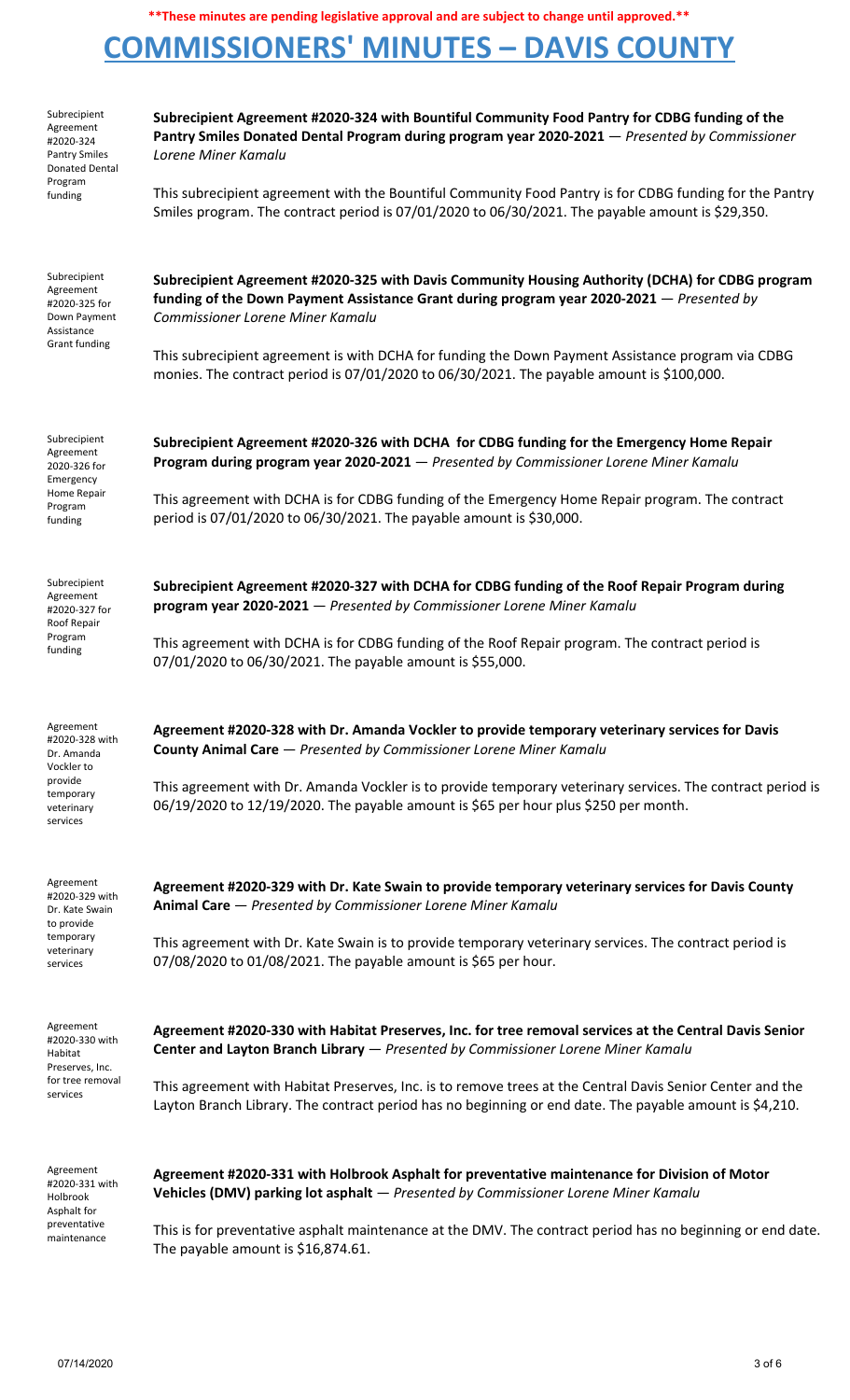# **COMMISSIONERS' MINUTES – DAVIS COUNTY**

| Agreement<br>#2020-332 with<br><b>New Concepts</b><br>Construction,<br>for exterior tile<br>facade project              | Agreement #2020-332 with New Concepts Construction, Inc. for exterior tile façade project at Children's<br>Justice Center - Presented by Commissioner Lorene Miner Kamalu                                                                                                                                                                                                                          |
|-------------------------------------------------------------------------------------------------------------------------|----------------------------------------------------------------------------------------------------------------------------------------------------------------------------------------------------------------------------------------------------------------------------------------------------------------------------------------------------------------------------------------------------|
|                                                                                                                         | This agreement with New Concepts is for the exterior tile façade project on the Children's Justice Center.<br>The Commission remarked they are excited for this project. The contract period is 07/14/2020 to<br>11/30/2020. The payable amount is \$308,633.55.                                                                                                                                   |
| Agreement<br>#2020-333 with<br>Intermountain<br>Lacrosse of the<br>fall schedule of<br>games                            | Agreement #2020-333 with Intermountain Lacrosse of the fall schedule of games to be played at Legacy<br>Events Center - Presented by Commissioner Lorene Miner Kamalu                                                                                                                                                                                                                              |
|                                                                                                                         | This agreement is for the fall lacrosse game schedule held at the Legacy Events Center. The games have<br>participants from Utah, Idaho, and Wyoming. The contract period is 09/12/2020 to 10/31/2020. The<br>receivable amount is \$4,583.50.                                                                                                                                                     |
| Agreement<br>#2020-334 with<br><b>USA Wrestling</b><br>Utah for the<br><b>Western States</b><br>Wrestling<br>Tournament | Agreement #2020-334 with USA Wrestling Utah for the Western States Wrestling Tournament to be held<br>at Legacy Events Center - Presented by Commissioner Lorene Miner Kamalu                                                                                                                                                                                                                      |
|                                                                                                                         | This agreement is to hold the Western States Wrestling Tournament. USA Wrestling Utah worked with the<br>County Health Department to develop rules to safely hold this event while still following the yellow<br>guidelines [outlined in the Utah's Health Guidance System]. The contract period is 07/28/2020 to<br>08/01/2020. The receivable amount is \$5,392.54.                              |
| Agreement<br>#2020-335 with<br><b>USA Wrestling</b><br>Utah for State<br>and GRECO<br>Wrestling<br>Tournament           | Agreement #2020-335 with USA Wrestling Utah for State and GRECO Wrestling Tournament to be held at<br>Legacy Events Center - Presented by Commissioner Lorene Miner Kamalu                                                                                                                                                                                                                         |
|                                                                                                                         | This agreement is to hold the State and GRECO Wrestling Tournament at the Legacy Events Center. USA<br>Wrestling Utah worked with the County Health Department to develop rules to safely hold this event while<br>still following the yellow guidelines [outlined in the Utah's Health Guidance System]. The contract period is<br>07/15/2020 to 07/18/2020. The receivable amount is \$2,720.93. |
| Amendment<br>#2020-101-A<br>with USU<br><b>Extension for</b><br>equestrian<br>practice dates                            | Amendment #2020-101-A with the Utah State University (USU) Extension to change the equestrian<br>practice dates to be from June 8 through Aug. 8, 2020 - Presented by Commissioner Lorene Miner Kamalu                                                                                                                                                                                             |
|                                                                                                                         | This amendment adjusts the [practice] dates of the original contract. The in-kind trade is outlined in<br>contract #2019-26-B. The contract period is 06/08/2020 to 08/08/2020. The amendment amount is an<br>in-kind trade.                                                                                                                                                                       |
| Amendment<br>#2020-120-A<br>with USU<br><b>Extension for</b><br>equestrian<br>practice dates                            | Amendment #2020-120-A with the USU Extension to change the equestrian practice dates to be from<br>June 16 through Sept. 28, 2020 - Presented by Commissioner Lorene Miner Kamalu                                                                                                                                                                                                                  |
|                                                                                                                         | This amendment adjusts the practice dates. The in-kind trade is outlined in contract #2019-26-B. The<br>contract period is 06/16/2020 to 09/28/2020. The amendment amount is an in-kind trade.                                                                                                                                                                                                     |
| Amendment<br>#2019-237-A<br>with Midway<br>West<br>Amusements for<br>date changes                                       | Amendment #2019-237-A with Midway West Amusements to modify service dates to match the Davis<br>County Fair dates - Presented by Commissioner Lorene Miner Kamalu                                                                                                                                                                                                                                  |
|                                                                                                                         | This amendment with Midway West Amusements removed August of 2020 but extends the contract to<br>August 2022. The contract period is 08/14/2019 to 08/20/2022. The receivable amount is 20 percent of the<br>gross sales.                                                                                                                                                                          |
| Amendment<br>#2019-169-A<br>with Olympus<br>Tents and<br>Events to                                                      | Amendment #2019-169-A with Olympus Tents and Events for extended Davis County Fair dates to 2022<br>for tent rentals - Presented by Commissioner Lorene Miner Kamalu                                                                                                                                                                                                                               |
|                                                                                                                         | This amendment with Olympus Tents extends the dates of contract to include the 2021 and 2022 Davis                                                                                                                                                                                                                                                                                                 |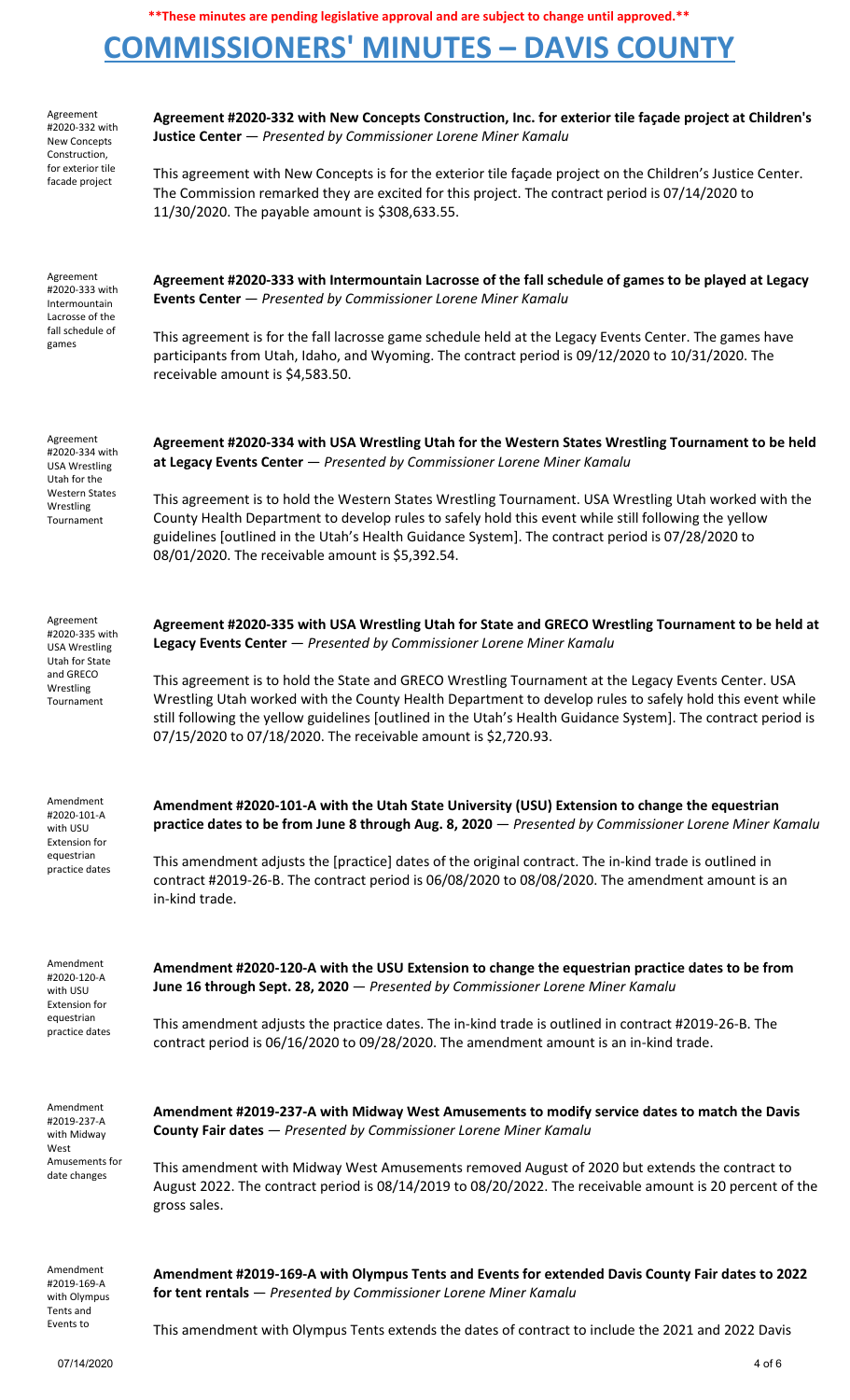## **COMMISSIONERS' MINUTES – DAVIS COUNTY**

extend dates County Fair. The contract period is 08/14/2021 to 08/23/2022. The payable amount is \$23,960.70.

Resolution #2020-336 authorizing filing of cross-appeals

**Resolution #2020-336 authorizing filing of cross-appeals of the 2020 appeals filed by taxpayers subject to central assessment** — *Presented by Commissioner Lorene Miner Kamalu*

This resolution approves the filing of 202 cross-appeals by those subject to central assessment. [This resolution was incorrectly presented; it is for the cross-filing appeals for the year 2020 and does not have 202 appeals.] The resolution begins 07/14/2020.

Ratify Amendment #2015-327-AE to extend contract period of FY 2020 extension

**Ratify Amendment #2015-327-AE with the Utah Department of Human Services, Division of Substance Abuse and Mental Health, to extend contract period of FY 2020 extension** — *Presented by Commissioner Lorene Miner Kamalu*

This ratification is for an amendment with the Utah Department of Human Services, Division of Substance Abuse and Mental Health. The amendment extends the ending date to make final adjustment to the allocation letter. The contract period ends 07/30/2020. The amendment is neither payable nor receivable.

> Motion to Approve Agenda Items: Com. Stevenson Seconded: Com. Elliott All voted Aye

Commissioner Elliott moved to recess to Board of Equalization. Commissioner Stevenson seconded the motion. All voted Aye.

**\_\_\_\_\_\_\_\_\_\_\_\_\_\_\_\_\_\_\_\_\_\_\_\_\_\_\_\_\_\_\_\_\_\_\_\_\_\_\_\_\_\_\_\_\_\_\_\_\_\_\_\_\_\_\_\_\_\_\_\_\_\_\_\_\_\_\_\_\_\_\_\_\_\_\_\_\_\_\_\_\_\_\_\_\_\_\_\_**

**BOARD OF EQUALIZATION**

Property Tax Register

Property Tax Register matters were presented by Heidi Voordeckers, Davis County Chief Deputy Clerk/Auditor, as follows:

- Auditor Adjustments: four separate property adjustments totaling \$1,820.
- Assessor Adjustments:
	- Personal Property Penalty waivers totaling \$310.92,
	- One escaped property with taxes due totaling \$2,216.99, and
	- One correction of taxable value for multiple properties totaling \$2,170,758, with majority of that total from one property.

Motion to Approve: Com. Elliott Seconded: Com. Stevenson All voted Aye

Commissioner Elliott moved to reconvene Commission Meeting. Commissioner Stevenson seconded the motion. All voted Aye.

**\_\_\_\_\_\_\_\_\_\_\_\_\_\_\_\_\_\_\_\_\_\_\_\_\_\_\_\_\_\_\_\_\_\_\_\_\_\_\_\_\_\_\_\_\_\_\_\_\_\_\_\_\_\_\_\_\_\_\_\_\_\_\_\_\_\_\_\_\_\_\_\_\_\_\_\_\_\_\_\_\_\_\_\_\_\_\_\_**

**CONSENT ITEMS**

Check Registers **Check Registers**

Check Registers were approved.

Motion to Approve: Com. Elliott Seconded: Com. Stevenson All voted Aye